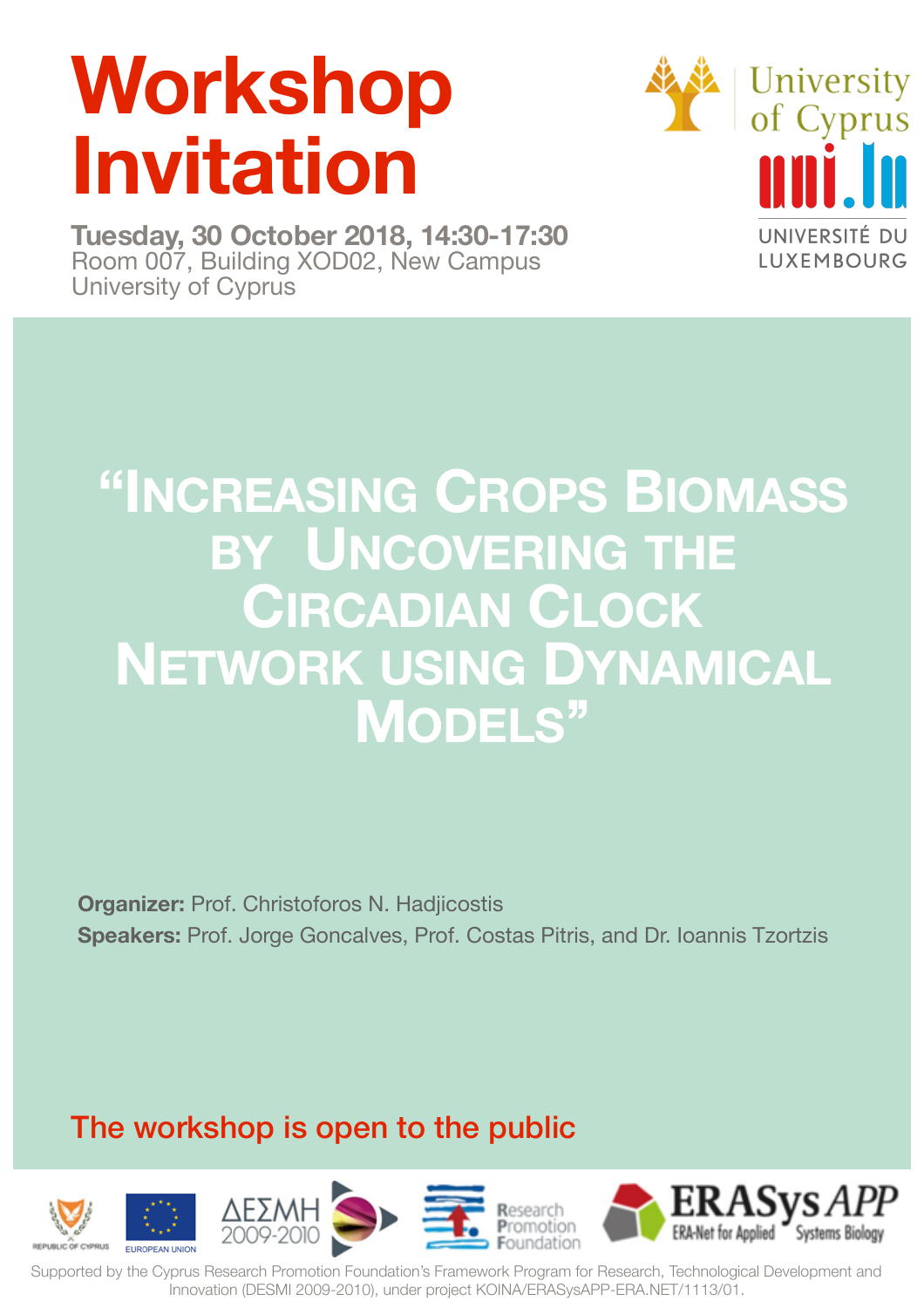| <b>PROGRAM</b> |                                                                                                                                  |
|----------------|----------------------------------------------------------------------------------------------------------------------------------|
| 14:30-14:35    | <b>Opening Remarks</b><br>Prof. Christoforos N. Hadjicostis (Univ. of Cyprus)                                                    |
| 14:35-15:25    | Uncovering circadian clock networks with dynamical models<br>Prof. Jorge Goncalves (Univ. of Luxembourg)                         |
| 15:30-16:00    | Optical and multimodal interfaces to molecular communication<br>systems<br>Prof. Costas Pitris (Univ. of Cyprus)                 |
| 16:00-16:20    | <b>BREAK</b>                                                                                                                     |
| 16:20-17:00    | Reconstruction of gene regulatory networks using an error filtering<br>learning scheme<br>Dr. Ioannis Tzortzis (Univ. of Cyprus) |

#### ABSTRACTS:

#### **UNCOVERING CIRCADIAN CLOCK NETWORKS WITH DYNAMICAL MODELS**

Circadian clocks consist of gene regulatory networks that produces rhythms of about 24 hours to coordinate the daily cycle of most organisms. The identification of the regulatory interactions between the genes that form these networks is a major challenge of systems biology. On one hand, this is due to the complexity of the interlocked network and on the other hand to the partial observations of the species and mechanisms involved. Our focus is on the identification of the structure of such regulatory systems using gene expression data over time (timeseries). Using tools originating from system identification and control theory, we devised an inference strategy that has the potential to identify several transcriptional pathways with a high confidence level. As a result, we established a preliminary, but biologically and computationally relevant, topology of the yet unknown circadian clock of barley. We further used this knowledge to successfully identify key period synchronization mechanisms of the circadian clock of Arabidopsis Thaliana.

#### **OPTICAL AND MULTIMODAL INTERFACES TO MOLECULAR COMMUNICATION SYSTEMS**

Molecular communications are emerging as an exciting new information and communication paradigm extending the concepts of Shannon's communication model to biological and bioengineered systems. The medical and clinical ramifications of molecular communications are promising to be particularly important, especially in the understanding of the pathways of disease, leading to better diagnosis, treatment and management. Light, as a carrier of information is a promising enabler for interfacing between the nano, micro and macro devices involved in complete molecular communication implementations. Molecular to optical conversion and switching can be employed at all stages of the communication process, including monitoring the encoding/decoding process, the transmission and the reception. In addition, optical molecular sensing and imaging can provide the interface to macroscopic techniques visualizing molecular events in cells and living organisms.

#### **RECONSTRUCTION OF GENE REGULATORY NETWORKS USING AN ERROR FILTERING LEARNING SCHEME**

One of the fundamental and most challenging problems in system biology is the reconstruction of gene regulatory networks from input-output data based on nonlinear differential equations. This work presents an approach to estimate the unknown nonlinearities and to identify the true network that generated the data, based on an error filtering learning scheme and a Lyapunov synthesis method. Unknown nonlinearities are modeled by linearly and nonlinearly parametrized networks, and model validation is performed by taking advantage of the socalled persistency of excitation of input signals, a condition that is shown to play a significant role in the problem of uncovering the true network structure.